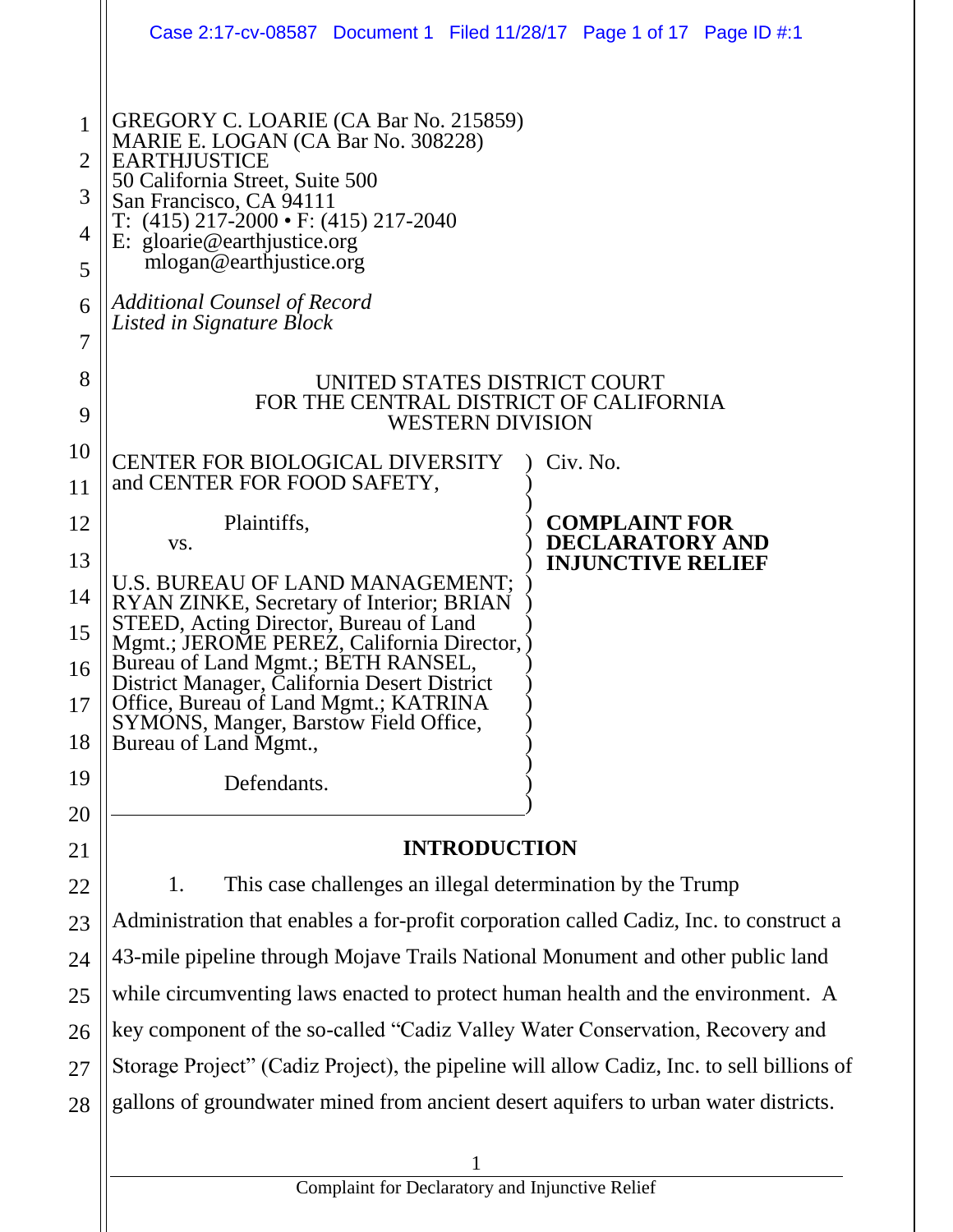2. The impact that the Cadiz Project pipeline will have on the fragile desert environment cannot be overstated. Not only will construction and maintenance of the pipeline disrupt wildlife and worsen pollution in and around Mojave Trails National Monument, but also the U.S. Geological Survey has warned the pipeline will make it possible for Cadiz, Inc. to extract far more groundwater from the desert aquifers than is replenished naturally. The resulting draw-down of the water table will cause many freshwater springs of critical importance to desert plants and animals to go dry. The retreating aquifer will also desiccate desert "playa" lakebeds, resulting in toxic air pollution from windswept sediments akin to what has plagued the Owens Valley to the north ever since Los Angeles dried Owens Lake a century ago.

3. Making matters worse, the desert aquifers that Cadiz, Inc. intends to drain are high in hexavalent chromium, a powerful carcinogen, and other heavy metals like arsenic and mercury. Health experts have concluded that the Cadiz Project will produce water laced with toxins that could pose a serious risk to consumers.

4. On October 13, 2017, defendants U.S. Bureau of Land Management, *et al.* (collectively, "BLM") improperly concluded the Cadiz Project pipeline "falls within the scope" of an existing right-of-way easement granted to the Arizona California Railroad under the 1875 General Railroad Right-of-Way Act (1875 Act). BLM therefore wrongly determined that Cadiz, Inc. may contract to build and operate its pipeline within the railroad's right-of-way without prior authorization from BLM, which would be contingent legally upon environmental review, an opportunity for public review and comment, and compliance with federal environmental laws.

5. To accommodate Cadiz, Inc., BLM also withdrew a comprehensive legal analysis undertaken by the prior presidential administration, which had reached precisely the opposite conclusion with respect to the Cadiz Project pipeline. In 2011, the Department of Interior analyzed Supreme Court precedent and legislative history and concluded correctly that activities within an 1875 Act right-of-way must "derive from or further a railroad purpose." And in 2015, the Bureau of Land Management

2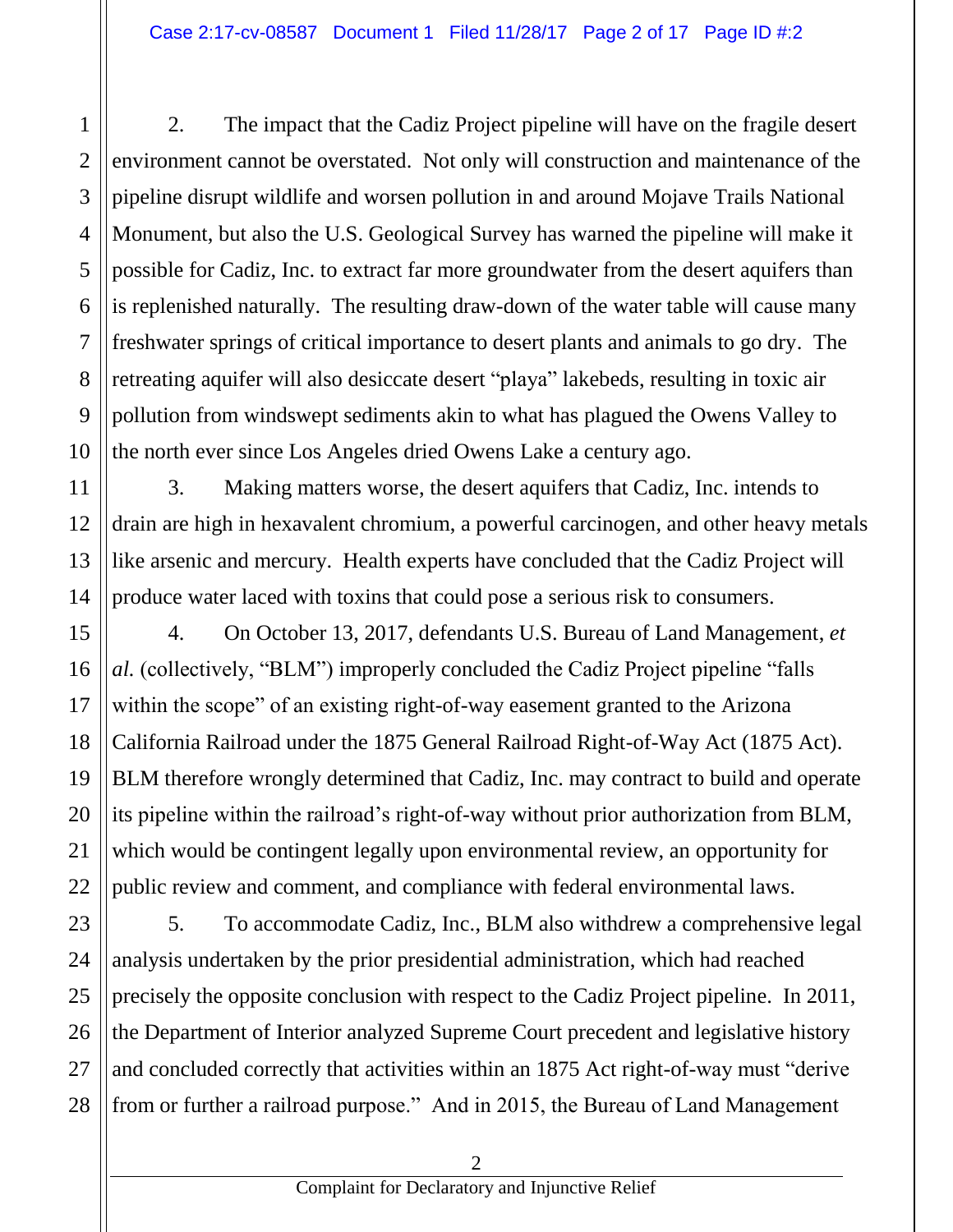confirmed that the Cadiz Project pipeline "does not derive from or further a railroad purpose" and thus cannot be built on public land without federal review and approval.

6. Plaintiffs Center for Biological Diversity and Center for Food Safety will be directly harmed by BLM's illegal reversal and new determination with regard to the Cadiz Project pipeline. Plaintiffs ask this Court to find and declare that the Cadiz Project pipeline falls outside the scope of the 1875 Act right-of-way at issue, vacate BLM's determination to the contrary, and enjoin BLM from allowing the pipeline to proceed without authorization issued in accordance with all applicable federal laws.

# **JURISDICTION AND VENUE**

7. This Court has jurisdiction under 28 U.S.C. §§ 1331 and 1346, because defendants are agents of the United States and because Plaintiffs' claims arise under federal law. The Court may issue a declaratory judgment and further relief under 28 U.S.C. §§ 2201-02. An actual justiciable controversy exists between the parties.

8. Venue is proper in this Court pursuant to 28 U.S.C. § 1391(e)(1), because a substantial part of the public land that is the subject of this action lies in this District.

9. Assignment to the Western Division of this Court is proper under General Order No. 16-05 I.B.1.a(1)(b).

# **PARTIES**

10. Plaintiff Center for Biological Diversity (CBD) is a national non-profit conservation organization with over 61,000 members dedicated to the protection of biodiversity and ecosystems throughout the world. CBD works through science, law, and creative media to secure a future for all species, great and small, hovering on the brink of extinction, with a focus on protecting the lands, waters and climate that species need to survive. CBD has offices in California and over 13,000 members across the state. CBD is actively involved in species and habitat protection in the California Desert, including on the federal land at issue in this case.

11. Plaintiff Center for Food Safety (CFS) is a public interest, non-profit membership organization with offices in San Francisco, California; Portland, Oregon;

1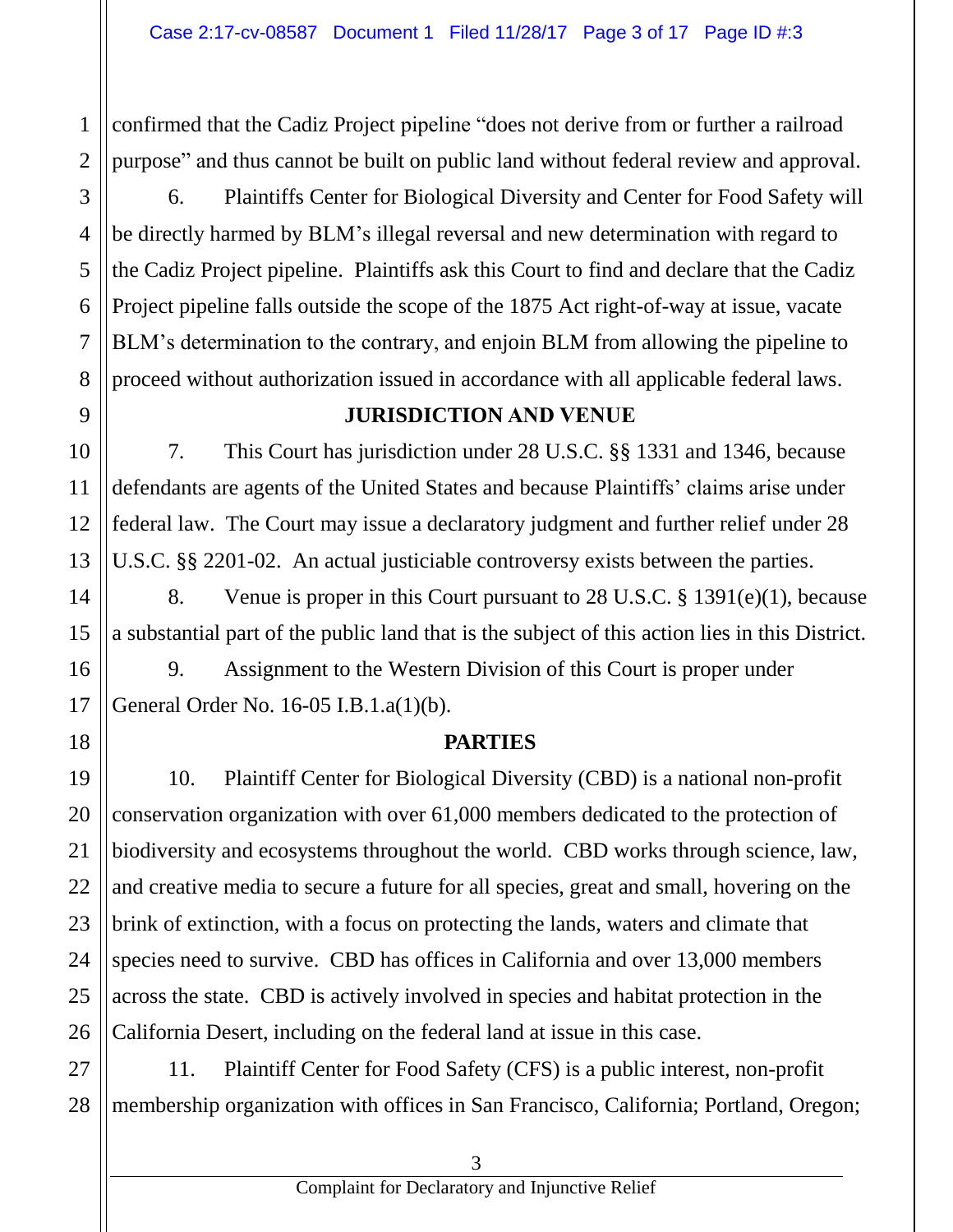1

2

3

5

6

7

8

11

4 9 and Washington, D.C. CFS represents over 900,000 members from every state in the country, including over 100,000 Californians whose economic and personal wellbeing depends upon the equitable distribution of safe and uncontaminated water. CFS's fundamental mission is to protect food, farmers, and the environment from the harms of industrial agriculture. To that end, CFS works to protect our freshwater resources and ensure that access to and use of freshwater is fair and sustainable. CFS advocates for a more equitable and democratic distribution of our shared water resources and seeks to ensure that environmental stewardship is the starting point for any decision affecting the distribution of water resources.

10 12 13 14 15 16 17 18 12. Plaintiffs have members who live, work, and recreate in the Mojave Desert region in the vicinity of the Cadiz Project. Plaintiffs' members and supporters enjoy, on a continuing basis, public lands within Mojave Trails National Monument and other public lands that will be affected by the Cadiz Project. In a land where water is scarce and precious, Plaintiffs' members have visited freshwater springs near the Cadiz Project, including Bonanza Springs, to observe rare plants and animals and find solace and renewal, and they intend to continue to do so in the future. Plaintiffs' members derive professional, aesthetic, recreational, and educational enjoyment from the natural ecosystems that these desert springs and other riparian areas support.

19 20 21 22 23 24 25 26 27 28 13. Plaintiffs have been, are being, and will continue to be adversely affected and irreparably injured by BLM's illegal determination that the Cadiz Project pipeline may proceed without environmental review or authorization by BLM. The interests of Plaintiffs' members described above will be injured not only by the noise, pollution, and adverse impacts to plants and wildlife associated with construction, operation, and maintenance of the Cadiz Project pipeline, but also by the draw-down of the aquifers that will result from operation of the Cadiz Project. The drying of desert springs and riparian areas, as well as the air pollution caused by excessive drying of desert lakebeds, will cause Plaintiffs' and their members to suffer actual injury-in-fact that is both concrete and particularized.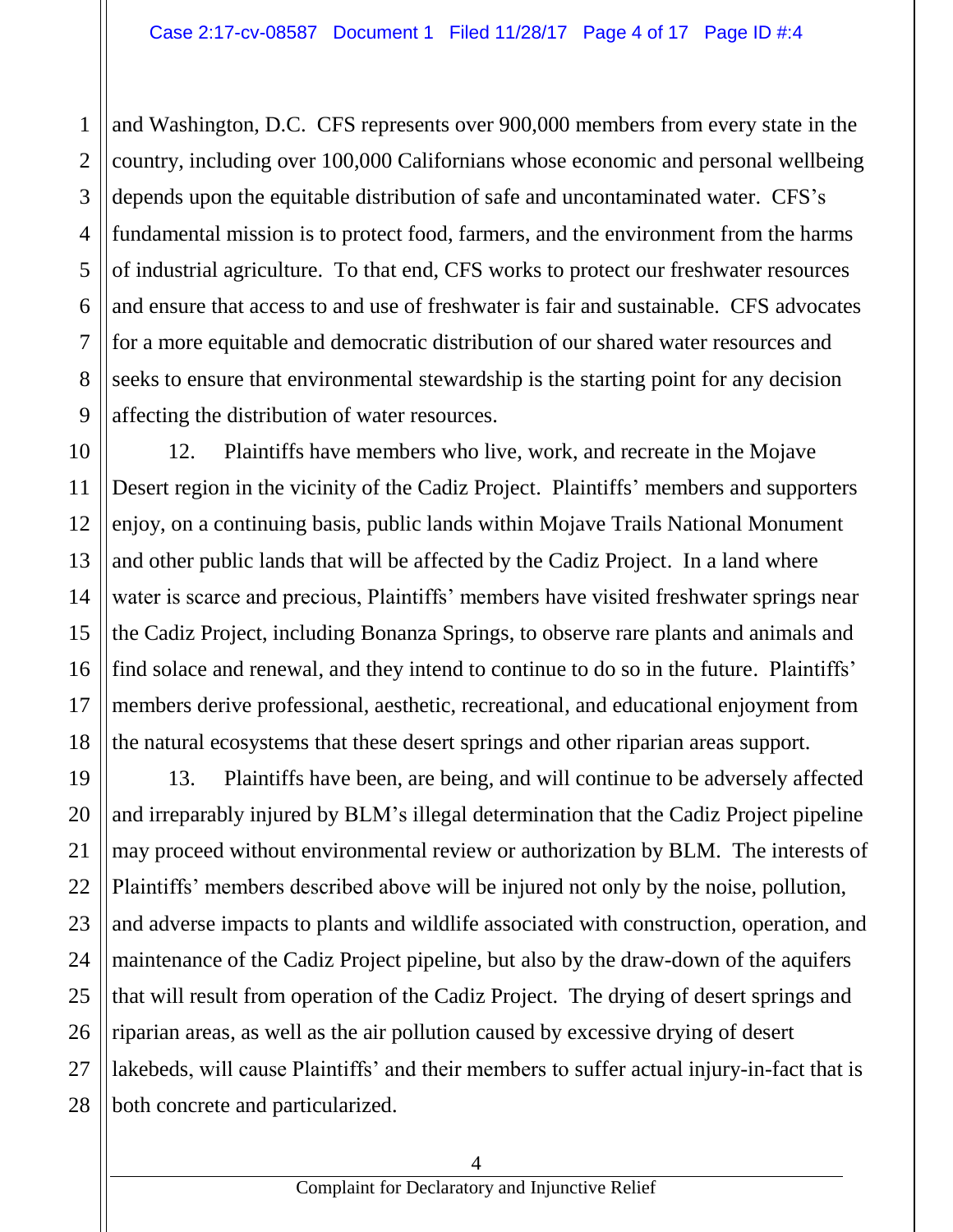14. Plaintiffs also have members who live in urban areas that would receive water from the Cadiz Project and are justifiably concerned about the health risks associated with using and consuming water that contains hexavalent chromium and other heavy metals. BLM's decision to allow the Cadiz Project pipeline to circumvent federal health and safety laws harms Plaintiffs and their members, because it allows Cadiz, Inc. to profit by privatizing and selling public water resources that are unsafe for urban uses.

15. Plaintiffs are non-profit advocacy organizations whose organizational missions have been, are being, and will continue to be frustrated by BLM's illegal determination regarding the Cadiz Project pipeline. Plaintiffs have been, are being, and will continue to be required to divert their organizational resources to oppose BLM's illegal determination and to ensure that the Cadiz Project pipeline is not allowed to proceed.

16. Plaintiffs' injuries described above would be redressed by the relief sought herein. Plaintiffs have no adequate remedy at law. Plaintiffs have exhausted all available administrative remedies.

17. Defendant U.S. Bureau of Land Management is an administrative agency within the Department of Interior responsible for managing the public land surrounding much of the Cadiz Project and underlying much of the railroad right-ofway through which the Cadiz Project pipeline is proposed to be built.

18. Defendant Ryan Zinke is the Secretary of Interior and sued in his official capacity.

19. Defendant Brian Steed is the Bureau of Land Management's acting director and is sued in his official capacity.

20. Defendant Jerome Perez is the state director for the Bureau of Land Management in California and is sued in his official capacity.

21. Defendant Beth Ransel is the district manager of the Bureau of Land Management's California Desert District Office and is sued in her official capacity.

1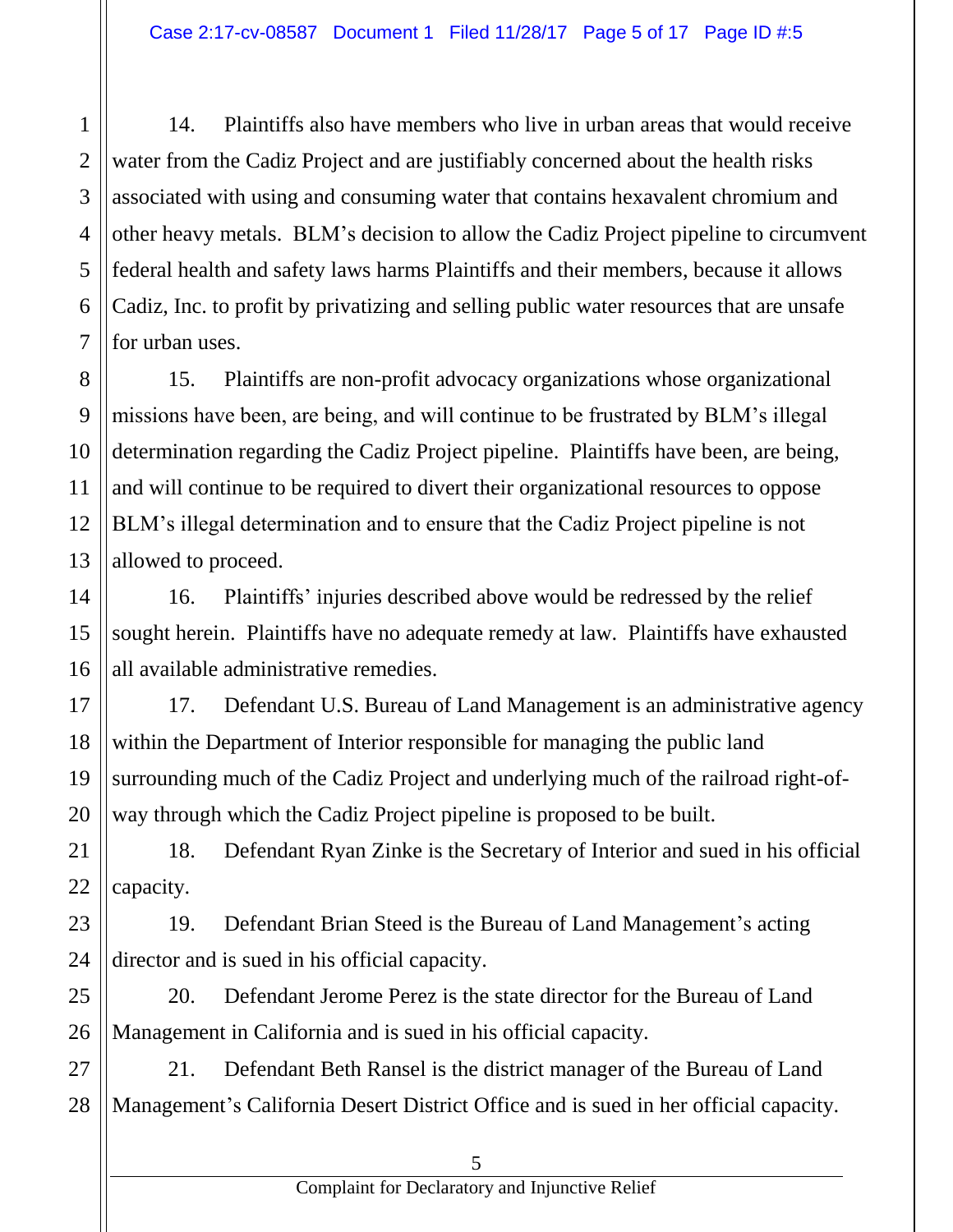22. Defendant Katrina Symons is the field manager of the Bureau of Land Management's Barstow Field Office and is sued in her official capacity.

# **FACTUAL BACKGROUND**

# **Mojave Trails National Monument**

23. President Obama established Mojave Trails National Monument by presidential proclamation on February 12, 2016. *See* 81 Fed. Reg. 8,371 (Feb. 18, 2016). Stretching from Joshua Tree National Park north to Mojave National Preserve, the Monument encompasses 1.6 million acres of federal land administered by the Bureau of Land Management and has been described as "the connective tissue of the California desert." A BLM map of the Monument is reproduced below:

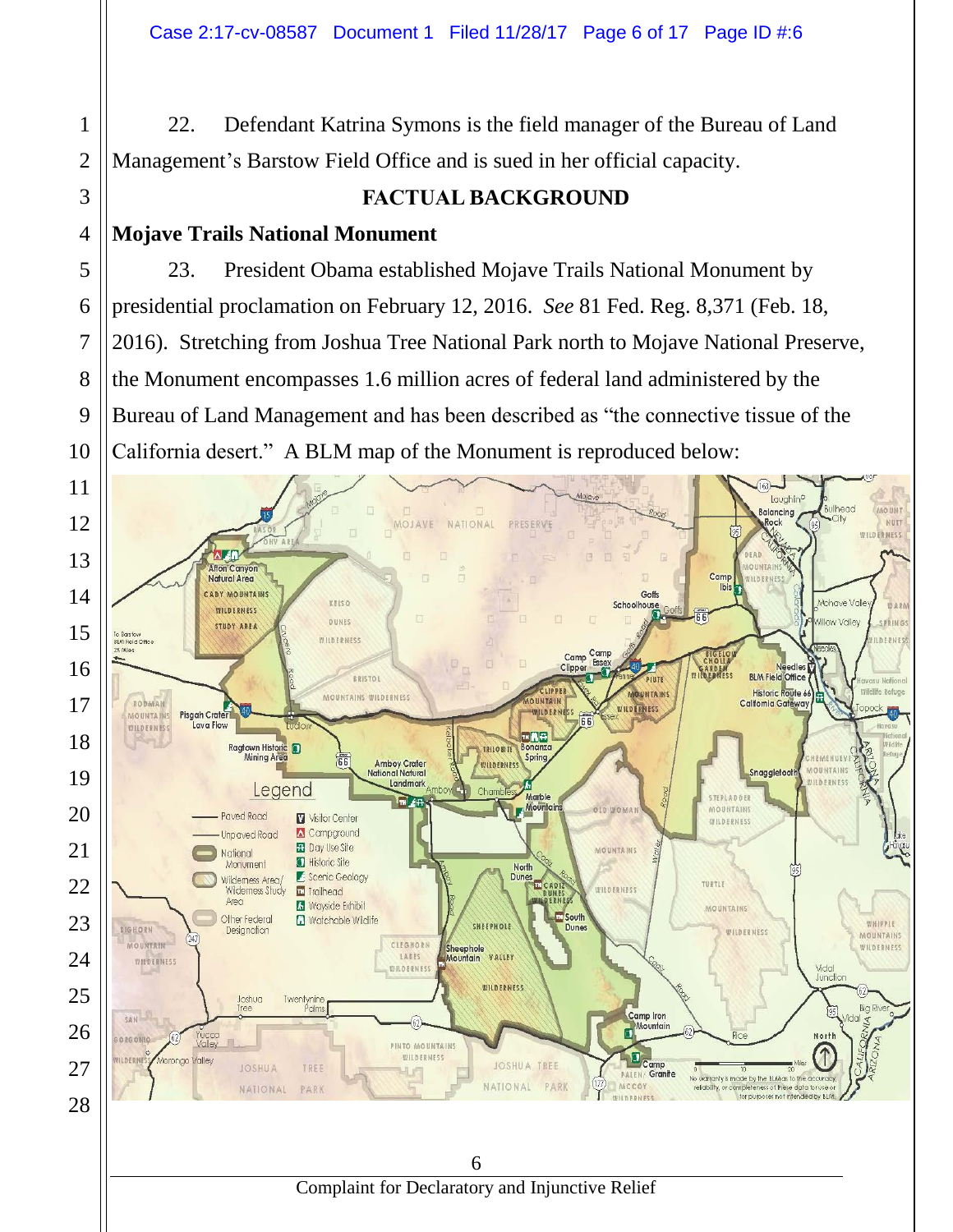24. The presidential proclamation describes Mojave Trails National Monument as "a stunning mosaic of rugged mountain ranges, ancient lava flows, and spectacular sand dunes." The proclamation finds that the Monument is "an invaluable treasure and will continue to serve as an irreplaceable national resource for geologists, ecologists, archaeologists, and historians for generations to come." It concludes that "protection of the Mojave Trails area will preserve its cultural, prehistoric, and historic legacy and maintain its diverse array of natural and scientific resources, ensuring that the prehistoric, historic, and scientific values of this area remain for the benefit of all Americans."

25. A complex network of ancient underground aquifers supports a number of ecologically significant springs, seeps and other riparian areas in and near Mojave Trails National Monument. For example, the Bonanza Spring complex rises from the southwest slope of the Clipper Mountains and supports a substantial riparian area with cottonwoods, willows, and other water-dependent vegetation within the Monument. In a region where water is scarce, springs, seeps, and riparian areas provide essential habitat for a variety of desert wildlife, including many imperiled species. The proclamation recognizes the importance of maintaining sufficient water resources to support the plants and animals that inhabit these desert lands, and it requires the Secretary of Interior to "work with appropriate State officials to ensure the availability of water resources, including groundwater resources, needed for monument purposes."

26. Mojave Trails National Monument surrounds both Bristol Dry Lake, located southeast of Amboy, and Cadiz Dry Lake, located south of the Cadiz Dunes Wilderness Area. Although these desert lakebeds, or "playas," are dry for most of the year, evaporation from underground aquifers keeps the lakebeds moist year-round and prevents lakebed sediment from becoming airborne particulate pollution.

# **The Cadiz Project**

27. Cadiz, Inc. is a for-profit corporation that has acquired over 34,000 acres of private land in the Mojave Desert, most of which is located within the large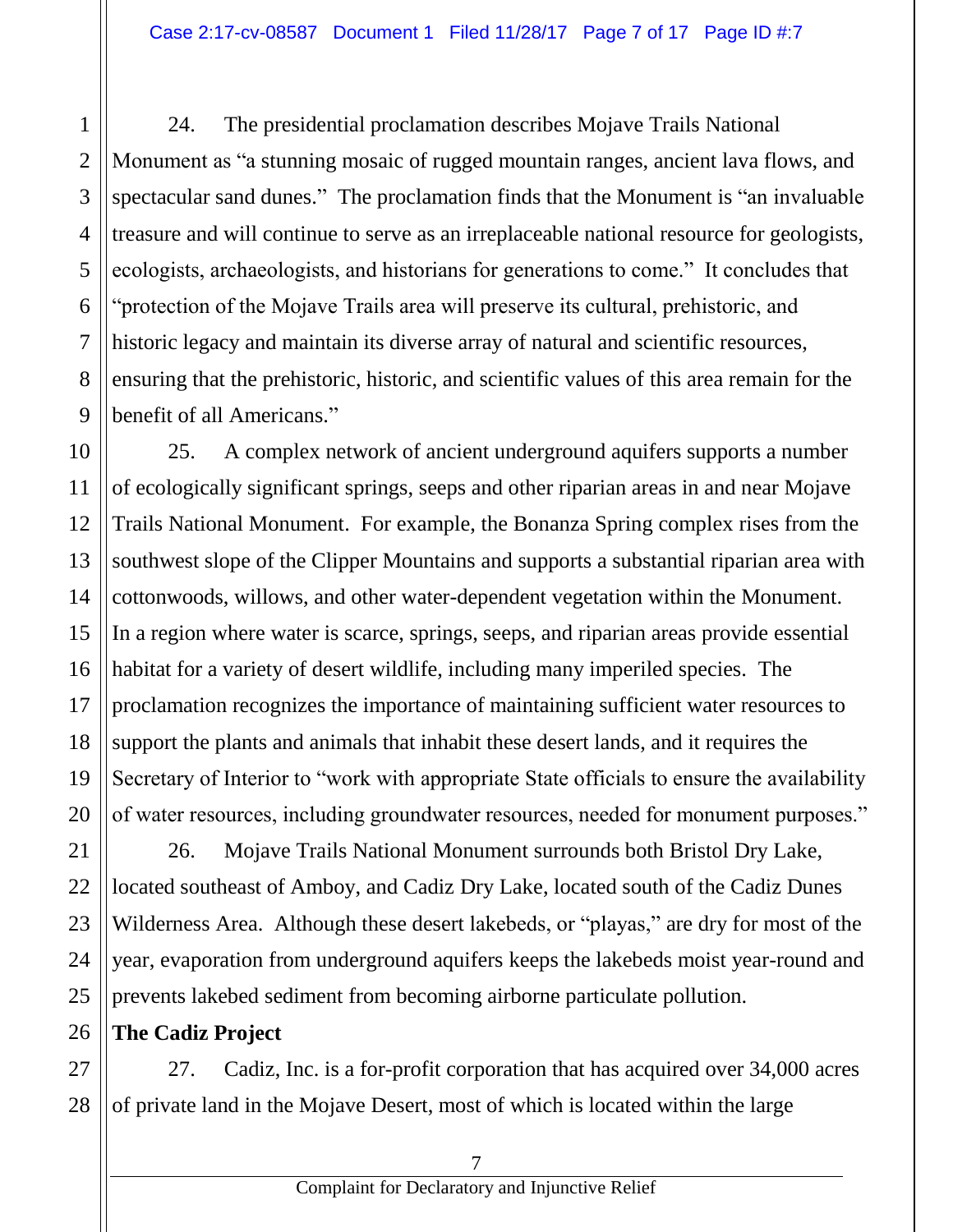rectangular "donut hole" at the center of Mojave Trails National Monument.

1

2

3

4

5

7

10

11

13

14

15

16

17

18

19

20

21

22

23

24

Spanning portions of the Fenner, Cadiz, and Bristol Valley watersheds, Cadiz, Inc.'s property sits above portions of the same underground aquifers that feed springs, seeps and riparian areas within the Monument and other nearby public lands, as well as the Bristol and Cadiz Dry Lakes.

6 8 9 12 28. In 2012, Cadiz, Inc. received approval from the County of San Bernardino to undertake the "Cadiz Valley Water Conservation, Recovery and Storage Project." The Cadiz Project is designed to extract an average of 50,000 acre feet (an amount equivalent to 16.3 billion gallons) of groundwater every year for 50 years from the aquifers underlying Cadiz' property. Cadiz, Inc. intends to profit by selling the extracted groundwater to municipal water districts in San Bernardino, Los Angeles and Orange counties.

29. The Cadiz Project will extract groundwater that would otherwise support springs, seeps, and riparian areas in Mojave Trails National Monument and other public lands and evaporate through Bristol and Cadiz Dry Lakes. Overall, the Project will lower groundwater levels by 80 feet in the aquifer system through unsustainable pumping. Because the Project will extract significantly more groundwater than will be recharged naturally, it could take up to 390 years after the cessation of pumping for the aquifer to return to its natural equilibrium.

30. In 2000, the U.S. Geological Survey (USGS) reviewed hydraulic modeling done by Cadiz, Inc. that purports to show the Fenner, Bristol, and Cadiz watersheds receive 50,000 acre-feet of water each year through natural precipitation run-off. USGS concluded that modeling done by Cadiz, Inc. was "not defensible" and had overestimated the natural recharge rate by 5 to 25 times.

25 26 27 28 31. The desert aquifers that the Cadiz Project intends to tap contain hexavalent chromium and other naturally occurring heavy metals. Experts have warned that that water produced from the Cadiz Project will contain hexavalent chromium at levels that far exceed state and federal safety guidelines.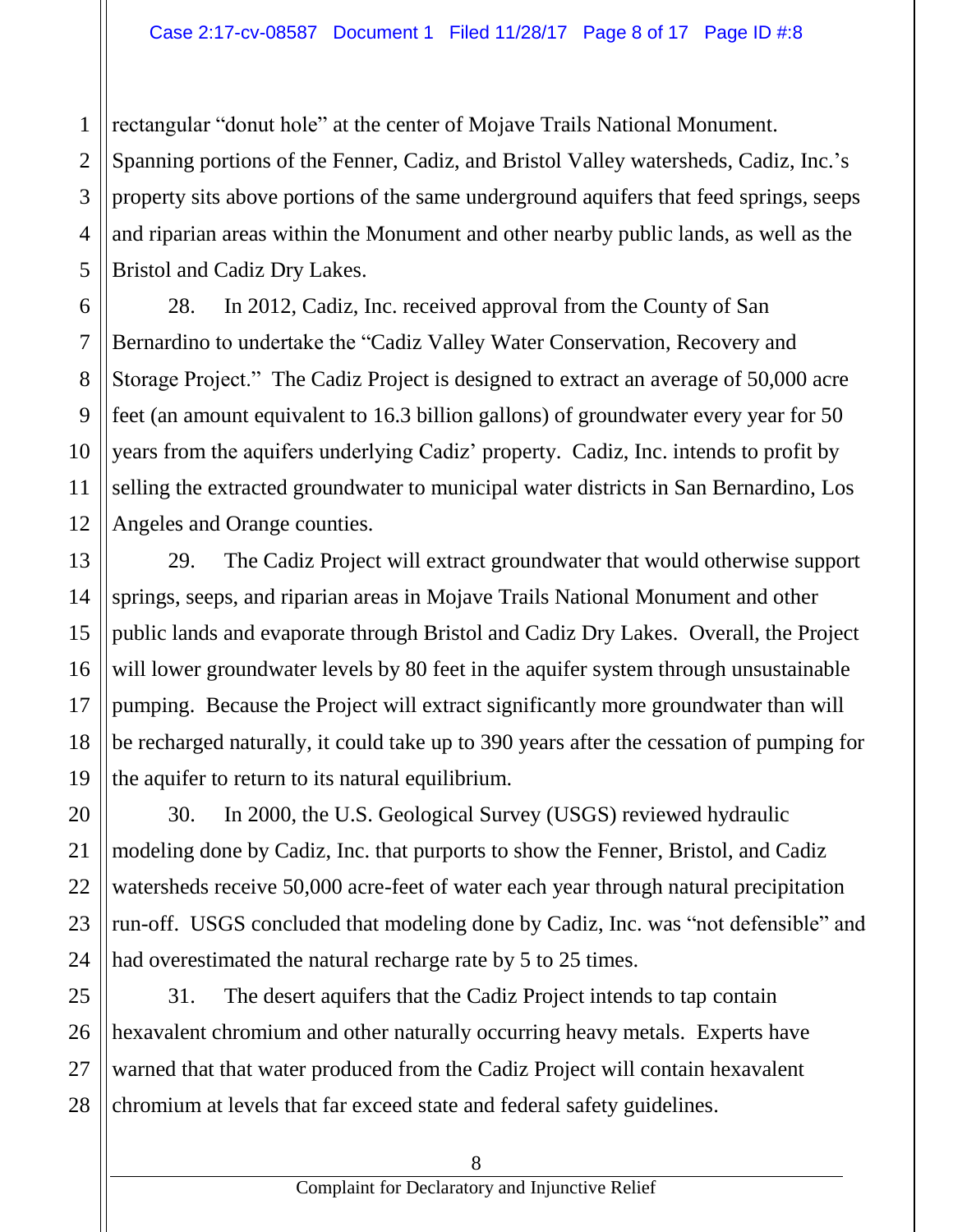# **The Cadiz Project Pipeline**

32. A critical component of the Cadiz Project is a 43-mile pipeline that will be used to convey groundwater extracted from the property owned by Cadiz, Inc. south to the California River Aqueduct near the town of Rice, where it will be made available for sale to municipal waters districts further west.

33. Cadiz, Inc. intends to build its pipeline within an existing right of way granted to the Arizona and California Railroad (ARZC) under the General Railroad Right-of-Way Act of 1875. A map depicting the ARZC right-of-way in relation to the Cadiz Project and the Colorado River Aqueduct is reproduced below:

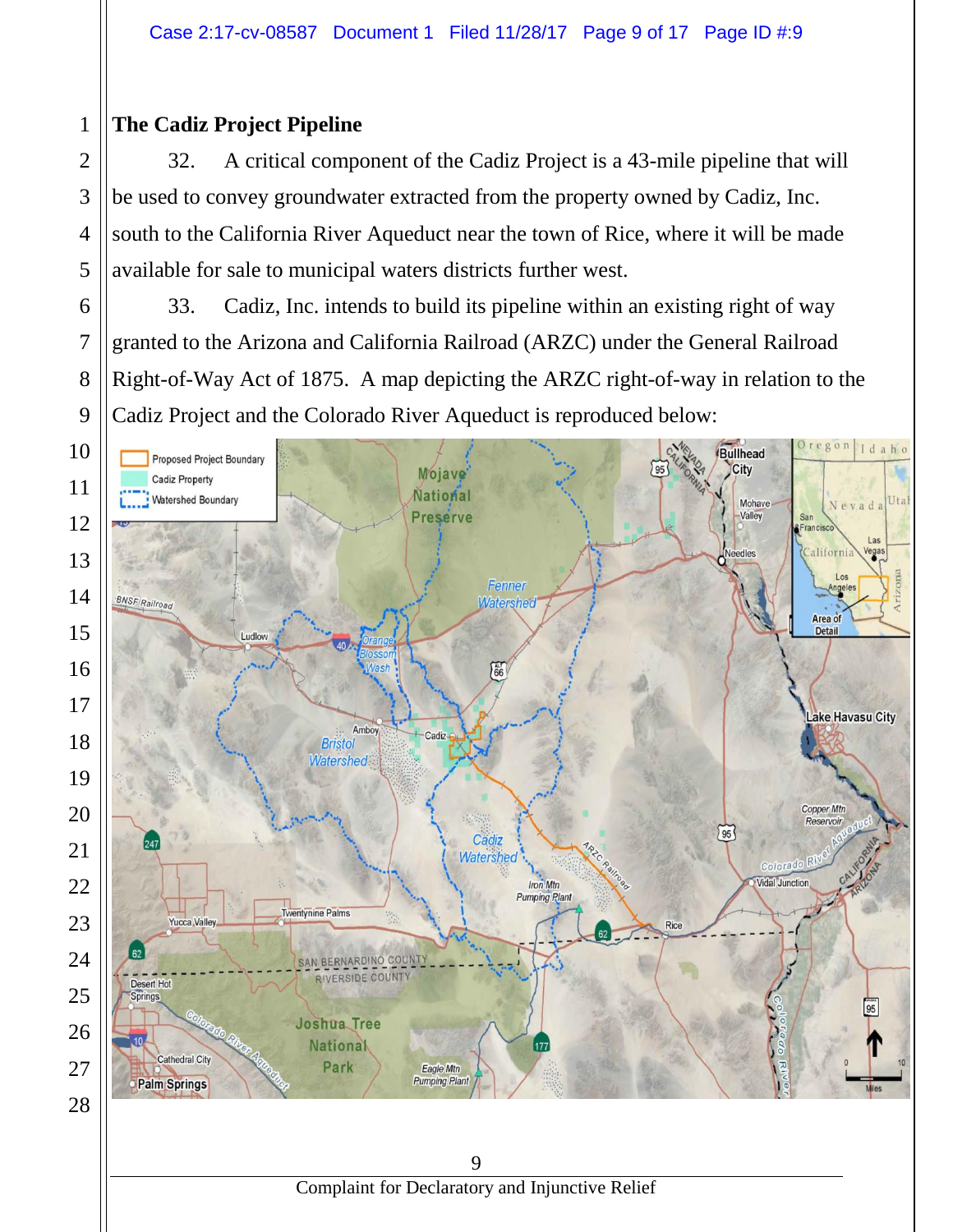34. The Cadiz Project pipeline will be installed underground using opentrench construction methods at a depth of 15 feet below ground. The pipeline will cross several desert washes along the right-of-way.

4 12 35. A significant portion of the Cadiz Project pipeline will transect Mojave Trails National Monument near the Cadiz Dunes Wilderness Area. The pipeline will also transect federal land that is subject to the California Desert Conservation Area Management Plan of 1980 (CDCA Plan), as amended by both the Northern and Eastern Colorado Desert Coordinated Management Plan (NECO Plan), and the Desert Renewable Energy Conservation Plan (DRECP). The Cadiz Project pipeline will be constructed outside of the transmission corridors designated in CDCA Plan. Accordingly, BLM would be required to amend the CDCA Plan before it could permit construction and operation of the Cadiz Project pipeline.

# **LEGAL BACKGROUND**

**The General Railroad Right-of-Way Act of 1875**

36. The General Railroad Right-of-Way Act of 1875 "was designed to permit the construction of railroads through the public lands, and thus enhance their value and hasten their settlement." *Great Northern Railway Co. v. United States*, 315 U.S.

262, 271 (1942). Section 1 of the 1875 Act provides:

The right of way through the public lands of the United States is granted to any railroad company duly organized under the laws of any State or Territory, except the District of Columbia, or by the Congress of the United States, which shall have filed with the Secretary of the Interior a copy of its articles of incorporation, and due proofs of its organization under the same, to the extent of one hundred feet on each side of the central line of said road; also the right to take, from the public lands adjacent to the line of said road, material, earth, stone, and timber necessary for the construction of said railroad; also ground adjacent to such right of way for station buildings, depots, machine shops, side tracks, turnouts, and water stations, not to exceed in amount twenty acres for each station, to the extent of one station for each ten miles of its road.

27 43 U.S.C. § 934.

28

1

2

3

5

6

7

8

9

10

11

13

14

15

16

17

18

19

20

21

22

23

24

25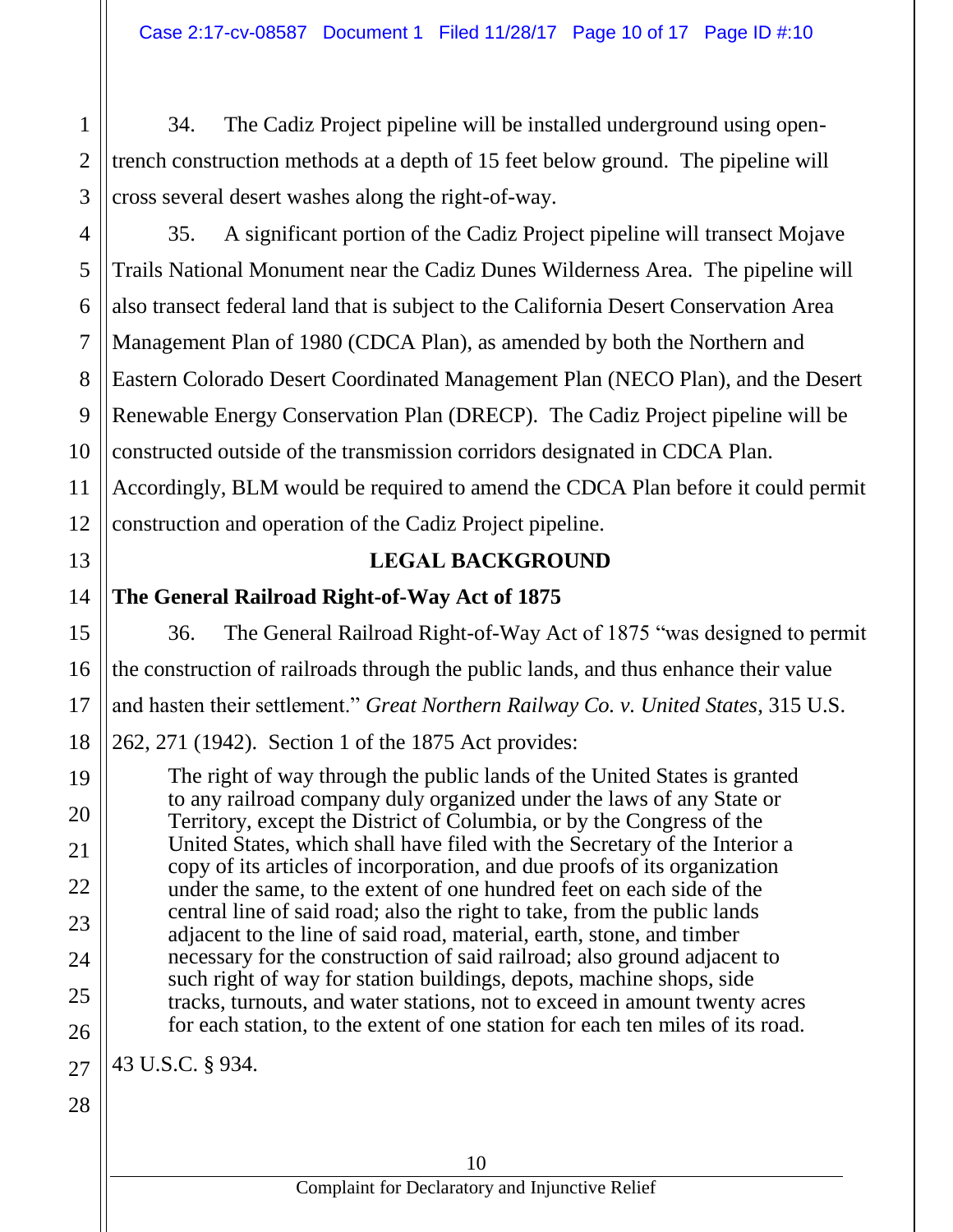37. Section 4 of the 1875 Act provides that "any railroad desiring to secure the benefits of this act shall . . . file with the register of the land office . . . a profile of its road; and upon approval . . . the same shall be noted upon the plats . . .; and thereafter all such lands over which such right of way shall pass shall be disposed of subject to such right of way." 43 U.S.C. § 937.

38. Construing the plain language and legislative history of the 1875 Act, the U.S. Supreme Court has held that the statute "clearly grants only an easement, not a fee." *Great Northern Railway Co.*, 315 U.S. at 271. Thus, whereas earlier statutes provided "lavish" outright grants of land to railroads, the 1875 Act provides only for limited right-of-way easement. *Id*. at 274.

39. The plain language and legislative history of the 1875 Act also confirm that the statute grants only those property rights necessary for the purpose of constructing and running the railroad itself. Activities that do not further a railroad purpose are beyond the scope of an 1875 Act right-of-way easement.

40. On November 4, 2011, the Department of Interior's Solicitor's Office issued an opinion analyzing the plain language and legislative history of the 1875 Act. The Solicitor's Opinion determined:

Within an 1875 Act [right-of-way], a railroad's authority to undertake or authorize activities is limited to those activities that derive from or further a railroad purpose, which allows a railroad to undertake, or authorize others to undertake, activities that have both railroad and commercial purposes, but does not permit a railroad to authorize activities that bear no relationship to the construction or operation of a railroad.

# **The Federal Land Policy & Management Act of 1976**

41. The Federal Land Policy and Management Act (FLPMA) is a comprehensive statute designed to ensure that public land administered by BLM is "managed in a manner that will protect the quality of scientific, scenic, historic, ecological, environmental, air and atmospheric, water resource, and archeological values." 43 U.S.C. § 1701(a)(8).

1

2

3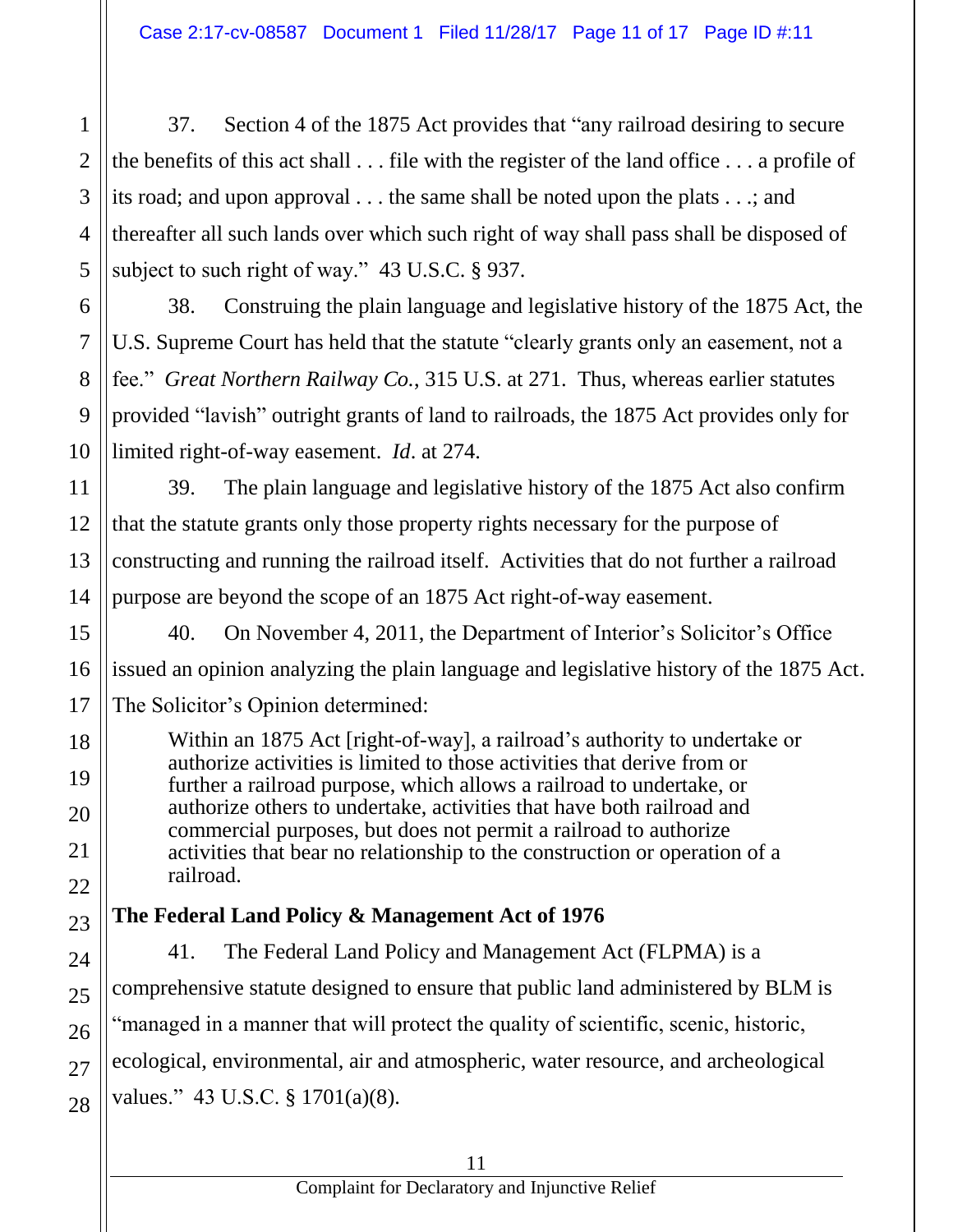42. FLPMA recognizes that the deserts of southeastern California provide a rich and unique environment teaming with "historical, scenic, archeological, environmental, biological, cultural, scientific, educational, recreational, and economic resources." 43 U.S.C.  $\S 1781(a)(2)$ . Though vast, the statute recognizes that these California deserts and their resources are "extremely fragile, easily scarred, and slowly healed." *Id.* Human activities can easily threaten rare and endangered species of wildlife and plants in this sensitive ecosystem. 43 U.S.C. § 1781(a)(3).

43. To protect and conserve California's deserts and their resources, FLPMA designated 25 million acres as the California Desert Conservation Area (CDCA). 43 U.S.C. § 1781(c). About half of the CDCA is public land administered by the Bureau of Land Management. *Id.* Congress mandated that the Secretary of the Interior develop a "comprehensive, long-range plan for the management, use, development, and protection of the public lands within the [CDCA]." 43 U.S.C. § 1781(d).

44. To ensure proper stewardship of federal public land, including land within the CDCA, FLPMA also "replaced a tangled array of laws granting rights-ofway across federal lands, with a single method for establishing a right-of-way over public lands." *W. Watersheds Project v. Matejko*, 468 F.3d 1099, 1104 (9th Cir. 2006). Specifically, FLPMA authorizes the Secretary of Interior "to grant, issue, or renew rights-of-way over, upon, under, or through" land administered by BLM for, among other things, "pipelines . . . for the . . . transportation or distribution of water." 43 U.S.C. § 1761 (a)(1).

28 45. "Effective on and after October 21, 1976," FLPMA provides that "no right-of-way for the purposes listed in this subchapter shall be granted, issued, or renewed over, upon, under, or through such lands except under and subject to the provision, limitations, and conditions of this subchapter." 43 U.S.C. § 1770(a). Regulations promulgated by the Secretary of Interior under FLPMA and codified in Title 43, Part 2800 of the Code of Federal Regulations make clear: "You must have a grant under this part when you plan to use public lands for systems or facilities over,

1

2

3

4

5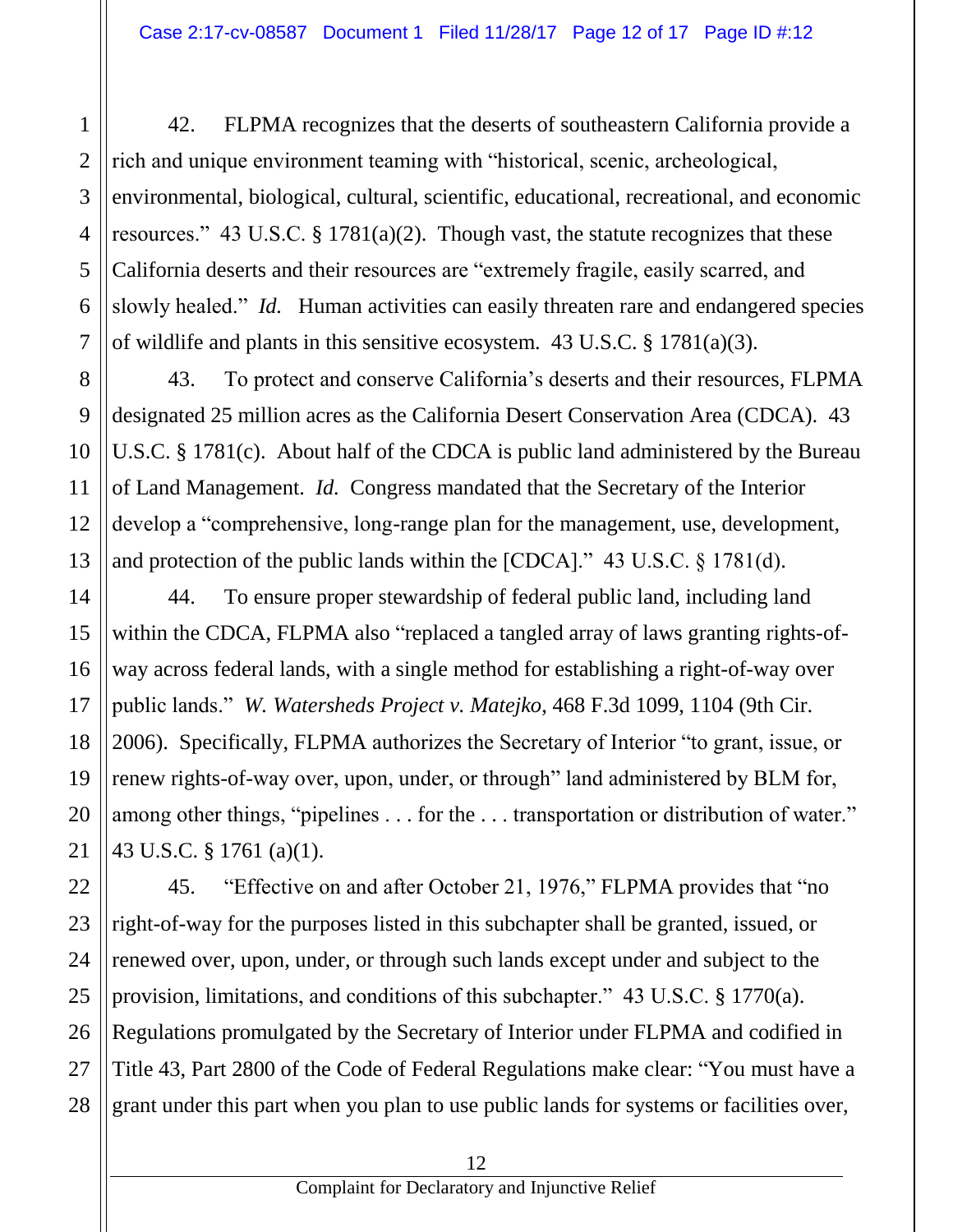under, on, or through public lands. These include, but are not limited to: . . . pipelines . . . and other systems which impound, store, transport, or distribute water." 43 C.F.R.  $§$  2801.9(a)(1).

46. Prior to granting a right-of-way for a water pipeline under FLPMA, the applicant must submit substantial analysis and the Secretary of Interior, acting through BLM, must make a number of findings. For example, "prior to granting or issuing a right-of-way . . . for a new project which may have a significant impact on the environment," BLM "shall require the applicant to submit a plan for construction, operation, and rehabilitation for such right-of-way." 43 U.S.C. § 1764(d).

47. When granting rights-of-way, BLM is authorized to include terms, conditions, and stipulations it determines to be in the public interest, which may include modifying the proposed use or changing the route or location of the proposed facilities. 43 CFR  $\S 2805.10(a)(1)$ . In deciding whether to grant a right-of-way, BLM must also comply with the existing land and resource management plans, including the CDCA Plan, as amended by the NECO Plan and the DRECP.

48. If the granting of a right-of-way under FLPMA may have a significant impact on the environment, BLM must prepare an environmental impact statement in accordance with the National Environmental Policy Act, 42 U.S.C. § 4321 *et seq*. Prior to granting a right-of-way under FLPMA, BLM must also comply with the requirements of the Endangered Species Act, 16 U.S.C. § 1531 *et seq.*

# **PROCEDURAL BACKGROUND**

49. In 2015, during the previous presidential administration, the Bureau of Land Management analyzed the Cadiz Project pipeline and issued a 24-page document that determined correctly that the Project "does not derive from or further a railroad purpose." On October 2, 2015, the Bureau of Land Management informed Cadiz, Inc. that it had therefore "reached an administrative determination that the [Cadiz] Project as described cannot be authorized by ARZC because it is outside the scope of ARZC's [right-of-way] grants held under the 1875 Act." "In order to

1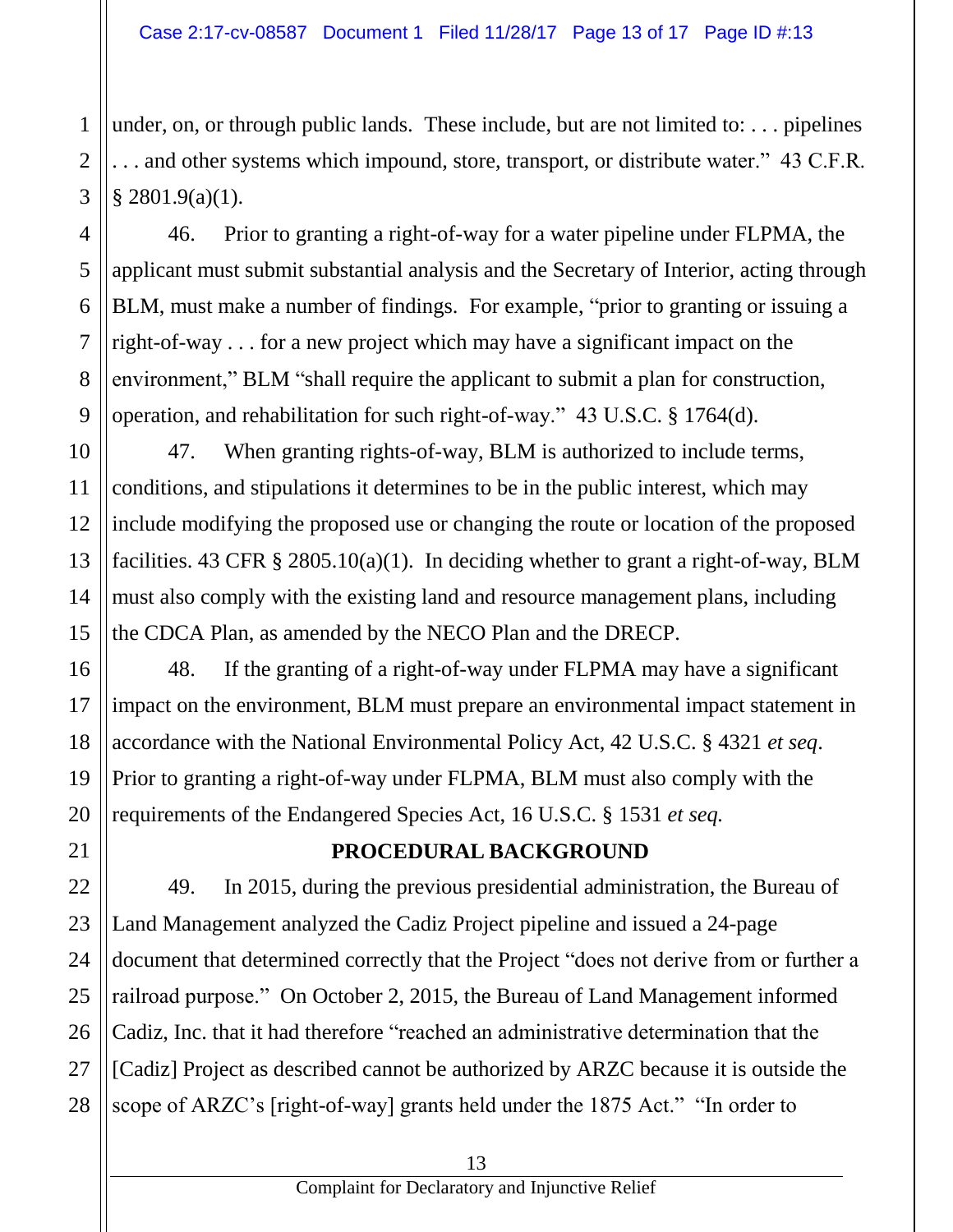proceed with the proposed Project," the Bureau stated that "Cadiz, Inc., ARZC, or other parties involved will require . . . authorization for a right-of-way for the Project under regulations set forth in 43 C.F.R. Part 2800."

50. On September 1, 2017, under a new presidential administration, the Department of Interior's Solicitor's Office issued a memorandum that superseded the November 4, 2011 Solicitor's Opinion regarding the scope of an 1875 Act right-ofway easement and instead wrongly concludes:

[R]ights-of-way granted to railroad companies under the 1875 Act allow railroad companies to lease portions of their easements to third parties without permit or grant from the Bureau of Land Management . . . provided that such leases are limited to the surface, broadly defined, of the easement and do not interfere with the continued use of the easement as a railroad.

51. On October 13, 2017, BLM advised Cadiz, Inc. by letter that it had determined that the Cadiz Project pipeline is "within the scope of rights granted to the Arizona and California Railroad (ARZC) under the General Railroad Right-of-Way Act of March 3, 1875 (1875 Act), and therefore does not require authorization by BLM." The October 13, 2017 letter "concludes that the Cadiz Project would not interfere with the continued use of the easement for railroad operations, nor would the proposed activities extend beyond the surface of the easement, broadly defined." The letter further "concludes in the alternative that the Cadiz Project would further a railroad purpose consistent with the historical understanding of the incidental use doctrine."

52. BLM's October 13, 2017 letter "expressly supersedes" the agency's prior, October 2, 2015, administrative determination regarding the Cadiz Project pipeline. BLM's October 13, 2017 letter constitutes "final agency action" for purposes of the Administrative Procedure Act, 5 U.S.C. § 704, because it determines final rights and legal consequences flow from it. Plaintiffs have exhausted their administrative remedies.

1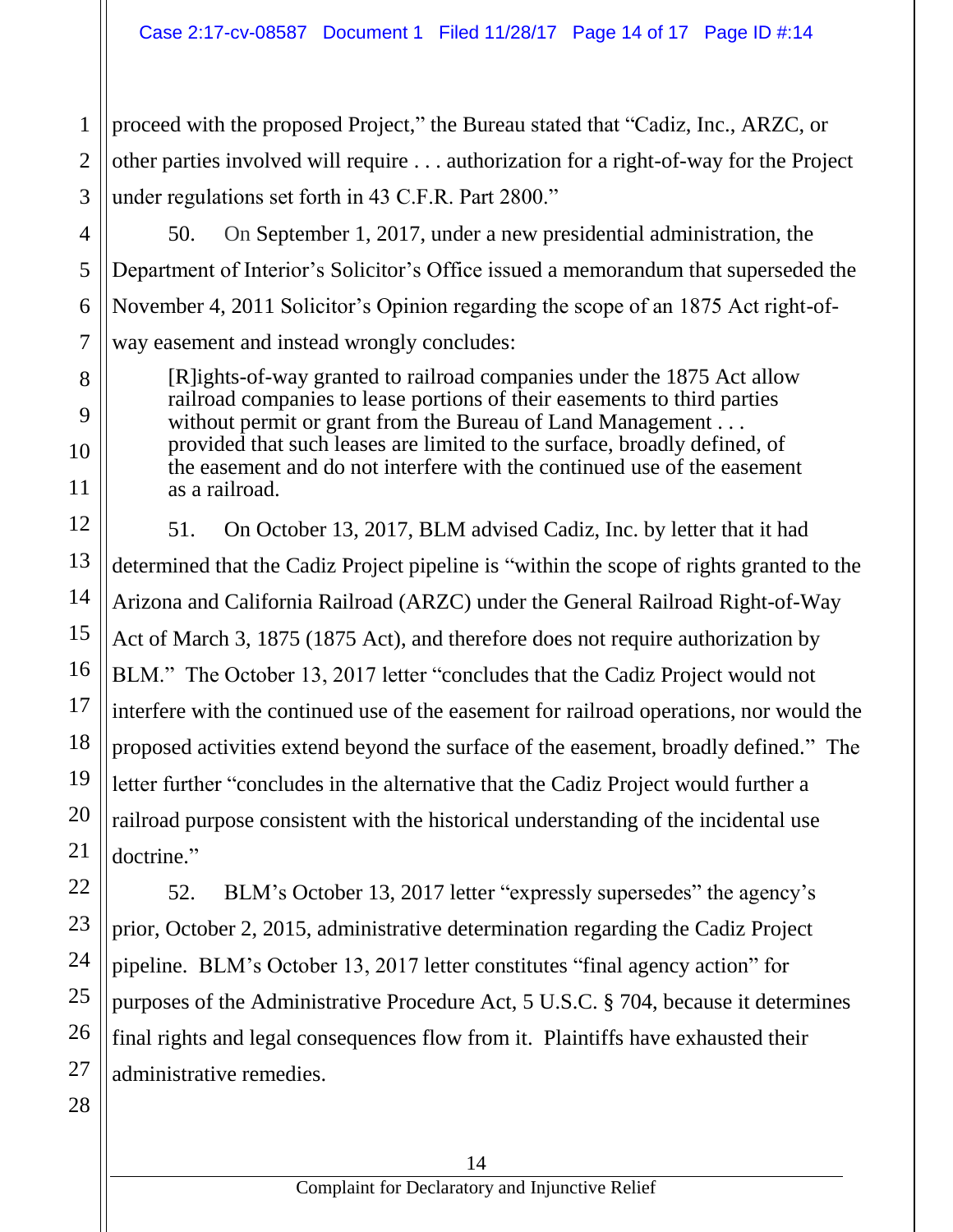### **FIRST CLAIM FOR RELIEF**

### **(Illegal Agency Action)**

53. Plaintiffs re-allege, as if fully set forth herein, each and every allegation contained in the preceding paragraphs.

54. FLPMA prohibits BLM from authorizing or otherwise allowing construction or operation of the Cadiz Project pipeline to proceed in the absence of a valid, right-of-way easement across the federal lands at issue.

8 9 10 12 55. Construction and operation of the Cadiz Project pipeline is beyond the scope of the existing 1875 Act right-of-way easement held by ARZC, because it does not derive from or further a railroad purpose and bears no relationship to the construction or operation of a railroad. Construction and operation of the Cadiz Project pipeline is not incidental to continued railroad operations.

56. BLM's determination that construction and operation of the Cadiz Project pipeline is within the scope of the existing 1875 Act right-of-way easement held by ARZC and does not require a new right-of-way granted in accordance with FLPMA and other applicable laws and regulations is arbitrary, capricious, an abuse of discretion, and otherwise not in accordance with law.

# **SECOND CLAIM FOR RELIEF**

# **(In the Alternative: Failure to Act in Accordance with Law)**

57. Plaintiffs re-allege, as if fully set forth herein, each and every allegation contained in the preceding paragraphs.

58. By allowing construction and operation of the Cadiz Project pipeline to proceed in the absence of a valid, right-of-way easement across the federal lands at issue, BLM has failed to act in accordance with the requirements of FLPMA and the other applicable federal laws and regulations identified herein.

# **REQUEST FOR RELIEF**

WHEREFORE, Plaintiffs respectfully request that this Court:

1

2

3

4

5

6

7

11

13

14

15

16

17

18

19

20

21

22

23

24

25

26

27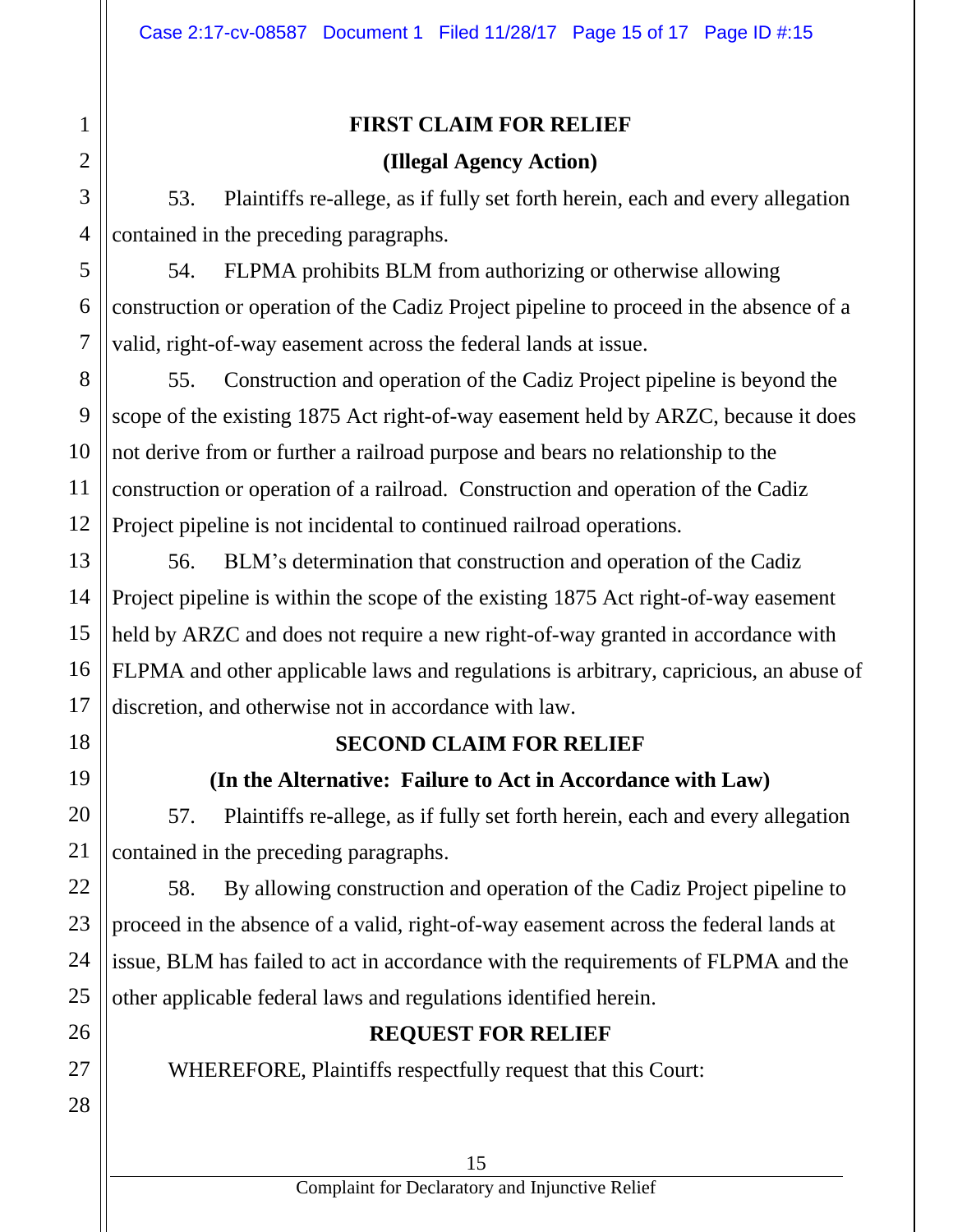A. Find and declare that construction and operation of the Cadiz Project pipeline is beyond the scope of the 1875 Act right-of-way easement held by ARZC;

B. Find and declare that BLM violated FLPMA by determining that construction and operation of the Cadiz Project pipeline may proceed in the absence of a valid, right-of-way easement across the federal lands at issue;

C. Vacate BLM's illegal determination with regard to the Cadiz Project pipeline and enjoin BLM from authorizing or otherwise allowing construction and operation of the Cadiz Project pipeline to proceed in the absence of a valid, right-ofway easement across the federal lands at issue;

D. Award Plaintiffs their costs of litigation, including reasonable attorneys' fees and costs; and

1

2

3

4

5

6

7

8

9

10

11

12

13

14

15

16

17

18

19

20

21

22

23

24

25

26

27

28

E. Grant Plaintiffs such additional relief as the Court may deem proper.

Respectfully submitted,

Dated: Nov. 28, 2017 /s/ Gregory C. Loarie GREGORY C. LOARIE (CA Bar No. 215859) MARIE E. LOGAN (CA Bar No. 308228) EARTHJUSTICE 50 California Street, Suite 500 San Francisco, CA 94111 T: (415) 217-2000 • F: (415) 217-2040 E: gloarie@earthjustice.org mlogan@earthjustice.org

*Lead Counsel for All Plaintiffs*

| LISA T. BELENKY (CA Bar No. 203225)                                      |
|--------------------------------------------------------------------------|
| ARUNA M. PRABHALA (CA Bar No. 278865)                                    |
| <b>CENTER FOR BIOLOGICAL DIVERSITY</b>                                   |
| 1212 Broadway Street, Suite 800                                          |
| Oakland, CA 94612                                                        |
| T: $(510) 844 - 7100 \cdot F$ : $(510) 844 - 7150$                       |
| E: lbelenky@biologicaldiversity.org<br>aprabhala@biologicaldiversity.org |
|                                                                          |
|                                                                          |

*Counsel for Plaintiff Center for Biological Diversity*